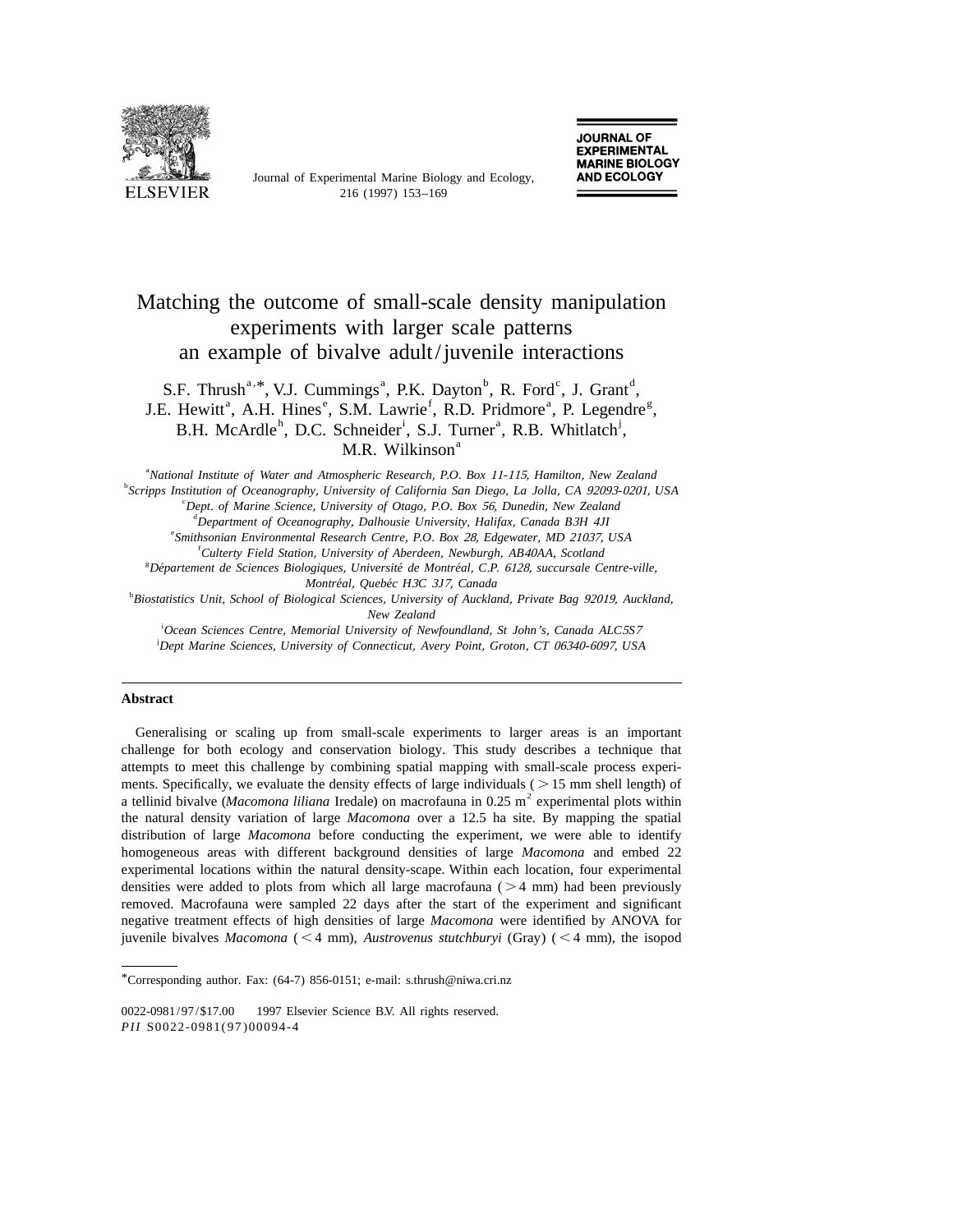*Exosphaeroma falcatum* Tattersall and the total number of individuals. Generalised linear models were then used to include the effect of background density variation of large *Macomona* in the analysis. Only  $A$ *ustrovenus*  $(< 4$  mm) demonstrated a significant interaction between the background and experimental densities of large *Macomona*. This resulted from background densities of large *Macomona* having a significant effect on *Austrovenus* ( $\lt 4$  mm) in the two lowest density treatments only. Significant effects were detected only because we had planned the study to cover the various background densities of *Macomona*. The effect of experimental and background density variation of large *Macomona* on *Macomona* (<4 mm), *Exospheroma*, nemerteans and the total number of individuals were similar in direction and strength. Except for nemerteans, all relationships were negative, with low densities of macrofauna associated with high experimental and background densities of large *Macomona*. This implies that large-scale extrinsic factors (e.g., elevation, exposure to wave disturbance) are not the only features influencing the distribution of *Macomona* at the scale of the study site; intrinsic processes operating on smaller scales are also important. This scale-dependent response would not have been uncovered, had we not conducted a larger-scale survey in concert with the smaller-scale experiment.  $\oslash$  1997 Elsevier Science B.V.

*Keywords*: Adult/juvenile interactions; Bivalves; New Zealand; Sandflats; Scaling-up

#### **1. Introduction**

To achieve a mechanistic understanding relevant at larger ecological scales, it is essential to integrate small-scale experimental studies into the large-scale spatial mosaic. However, most ecological experiments are done in small areas over relatively brief time periods (Levin, 1988; Hairston, 1989; Kareiva, 1989; Eberhardt and Thomas, 1991) and the results are very rarely scaled up to meaningful spatial and temporal scales. The importance of integrating processes operating over different time scales and generating a broad perspective of the significance of individual studies has been demonstrated by Dayton and Tegner (1984). But still, the development of appropriate methods, allowing a combination of observations of system phenomena with experimentation on limited parts of the system, is virtually unexplored (Eberhardt and Thomas, 1991).

In this field study, we integrated the spatial distribution of a tellinid bivalve (*Macomona liliana*) with small-scale density manipulation experiments designed to identify adult/juvenile interactions. Our purpose was to increase our confidence in the generality (scaling-up) of the experimental results in space. An integrative process of testing the conclusions and inferences of earlier studies enabled us to further assess the generality of conclusions and to focus the experimental design. For example, low densities of adult *Macomona* (6 per 0.028 m<sup>2</sup>; i.e., 214 per m<sup>2</sup>) facilitated the recruitment of juvenile conspecifics during recolonization (Thrush et al., 1992). Strong interactions between adult *Macomona* and other macrofauna were also apparent when<br>the predators of adult *Macomona* (eagle rays and shorebirds) were excluded from 4 m<sup>2</sup> plots (Thrush et al., 1994). In the latter study, increased densities of adult *Macomona* were associated with decreased densities of juvenile bivalves following recruitment. A third experiment directly assessed the influence of adults on recent recruits in sites with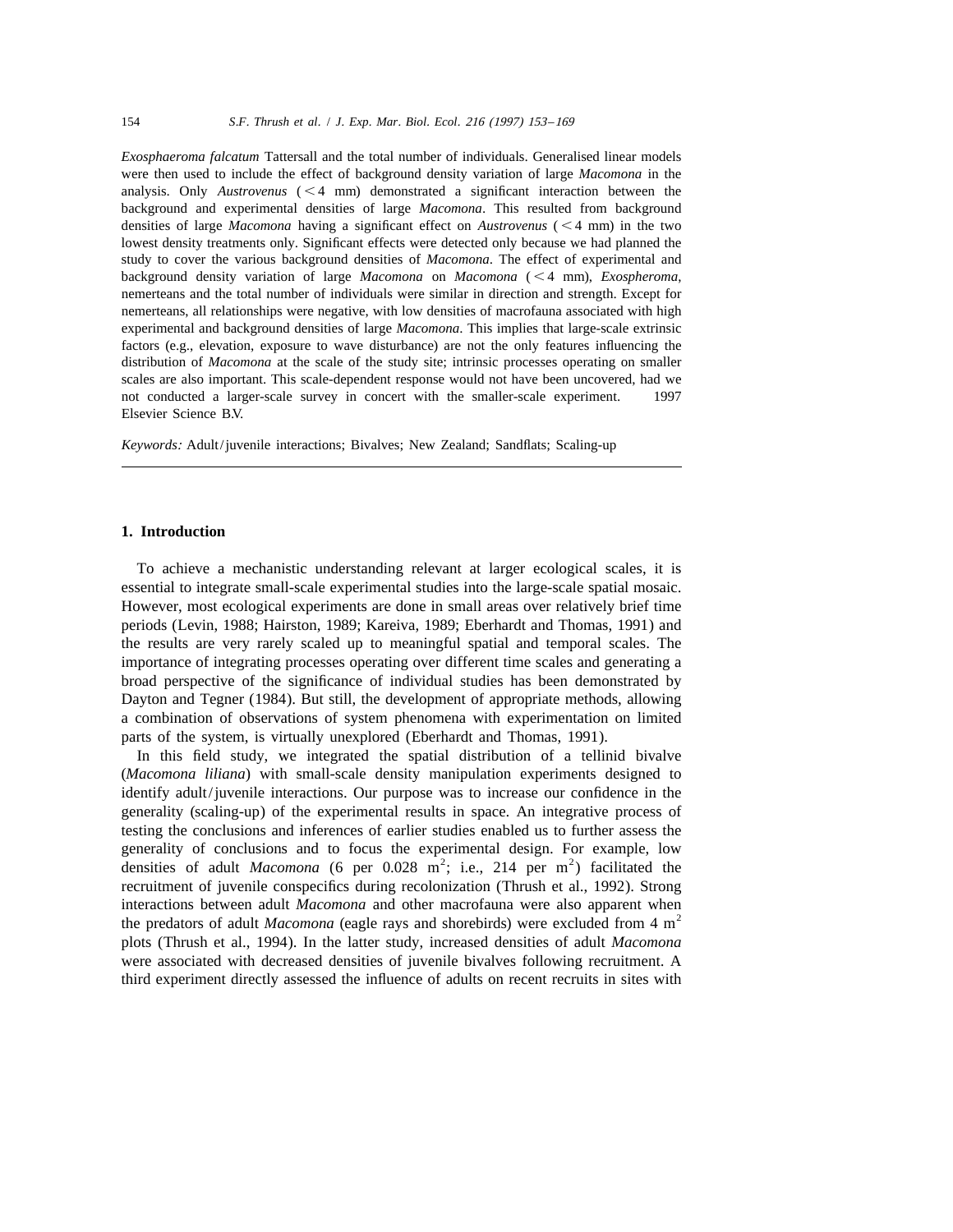different wave exposure and sediment grain size (Thrush et al., 1996). Adult *Macomona* significantly affected recently recruited conspecifics, but in opposite directions at each site: highest juvenile densities were associated with high adult densities in muddy-sand but with no adults in sand. Using this information we predicted that, in the sandy sediments of this study, densities of adult *Macomona* typical of those found in high density patches (e.g., 20 per 0.0415 m<sup>2</sup> used in Thrush et al., 1996; i.e., 482 per m<sup>2</sup>) would have a negative effect on the density of juvenile conspecifics over small spatial scales.

It was not clear how changes in the size of experimental plots or habitat characteristics would influence our results. A number of factors could result in changes to the outcome of adult/juvenile interactions. For example, mechanisms operating on different scales to those encompassed by an experiment might influence results. Bivalve densities in the vicinity of an experimental plot might directly or indirectly affect the outcome of an experiment through influences on predator densities, post-settlement bivalve mobility, food supply or mortality of adult bivalves (e.g., crowding, parasitism). Apart from helping to extrapolate the findings of small-scale experiments, integrating pattern and process studies can also be used to help identify other processes, such as scale-dependent predation that could influence local biotic interactions.

We addressed the issues of scaling-up experimental results and the possibility that processes operating on different spatial scales confound results by conducting smallscale density manipulations of adult *Macomona* embedded within the natural, largerscale spatial distribution of the bivalve. Specifically, we test the following hypotheses: (1) there are no density dependent effects of adult *Macomona* on the density of juvenile conspecifics and other macrofauna; (2) large-scale density variation of adult *Macomona* within the study site does not confound experimental effects and (3) locating experimental plots within the natural density variation of adult *Macomona* does not increase our confidence in scaling up experimental effects. Additional workshop studies helped in the study design and interpretion. For instance, preliminary sampling of *Macomona* spatial distributions (Hewitt et al., 1997) determined appropriate scales on which to map physical and biological variation within the sandflat (Legendre et al., 1997).

## **2. Methods**

#### 2.1. *Study site*

The experiment was conducted on the extensive sandflats adjacent to Wiroa Island in Manukau Harbour (37 $\degree$ 01.3'S; 174 $\degree$ 49.2'E), New Zealand. The Wiroa Island sandflat is about 1.8 km wide and has a shallow gradient  $(0.097 \degree)$ . Surface topography is characterised by areas of ridges and runnels (bar and trough bedforms 2–20 cm height, 8-30 m wavelength), wave generated ripples  $(1-2 \text{ cm height})$ , small patches  $(< 10 \text{ m}$ diameter) of eelgrass (*Zostera* sp.) and, during the summer months, feeding pits (usually 20–30 cm in diameter and 10–15 cm deep) created by eagle rays (*Myliobatis tenuicaudatus* (Hector)). The surface sediments comprise 0–3% gravel (primarily shell hash), 92–97% sand and 3.5% mud by dry weight. The macrofaunal community is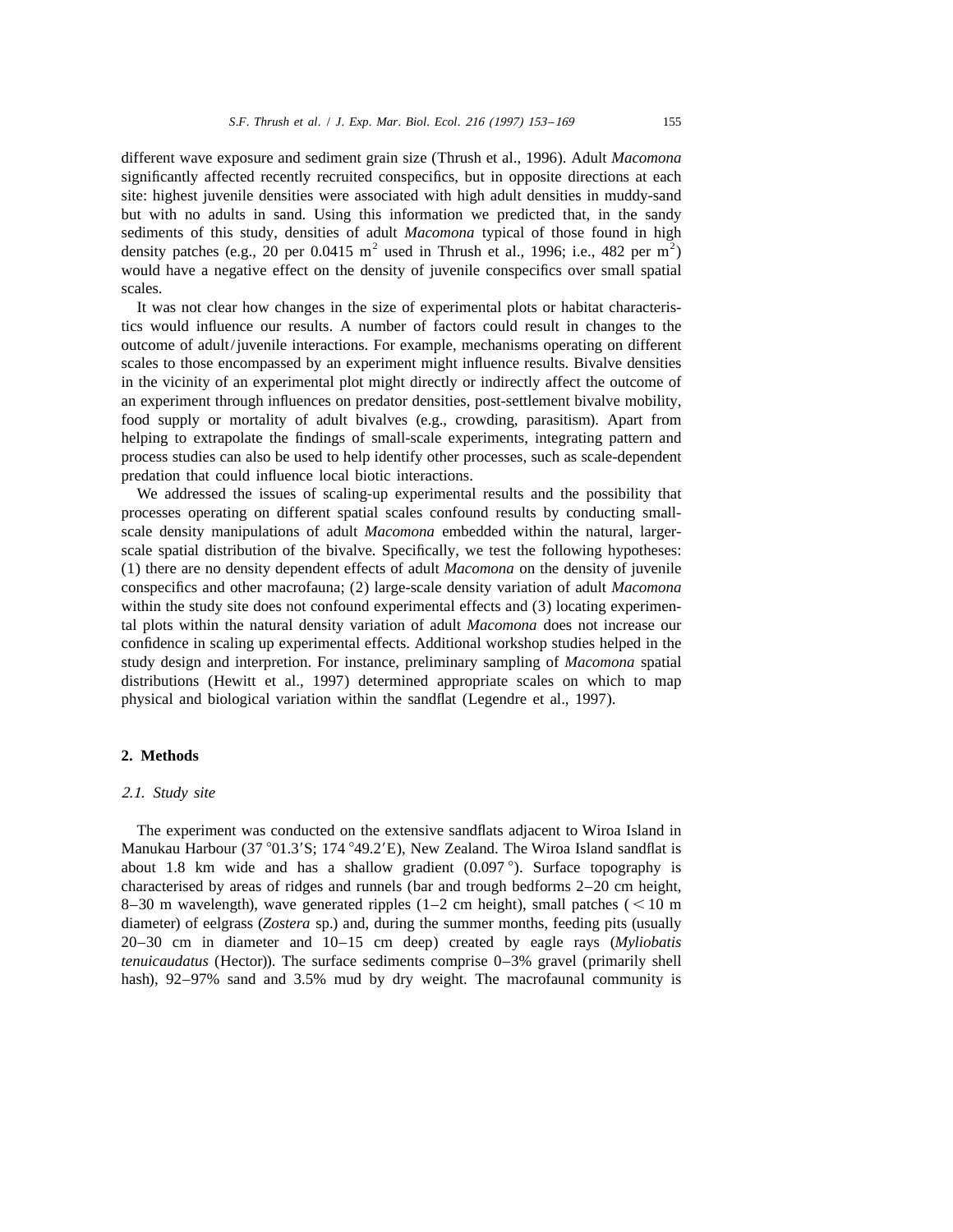

Fig. 1. (A) Location of the study site on the Wiroa Island sandflat, Manukau Harbour. (B) Contour lines representing the mapped density of *Macomona*  $> 15$  mm within the study site (see Legendre et al., 1997 for details); dots mark the location of the 22 experimental sites on the *Macomona* density-scape.

dominated in terms of both abundance and biomass by bivalves (Pridmore et al., 1990). A site of 250 m  $\times$  500 m was chosen to encompass scales of variation in sediment characteristics and bivalve densities typical of this habitat (Fig. 1(a)); detailed analysis of the biological and physical spatial variation within the study site is presented in Legendre et al. (1997).

## 2.2. *Embedding experimental design into the Macomona density*-*scape*

To map the density of large *Macomona* (i.e. individuals  $> 15$  mm long) the study site was divided into 200, 25 m  $\times$  25 m grid cells. Sample locations were selected randomly within each grid cell and marked by small wire pegs. In a few instances, sample location was changed slightly to avoid local features such as eagle ray pits and small *Zostera* patches. At each location, three cores (13 cm diam.  $\times$  15 cm deep) were collected within a 0.25 m<sup>2</sup> quadrat and sieved (500  $\mu$ m mesh) to extract macrofauna. Once the cores had been removed, the remaining sediment in the quadrat was excavated to a depth of 15 cm and sieved (4 mm mesh) to collect large bivalves. The density of large *Macomona* in each of the 200 sample locations was based on the sum of individuals ( $> 15$  mm) collected in the 3 cores and in the excavated sediment. This sampling strategy enabled us to capture spatial variability with separation between sample locations ranging from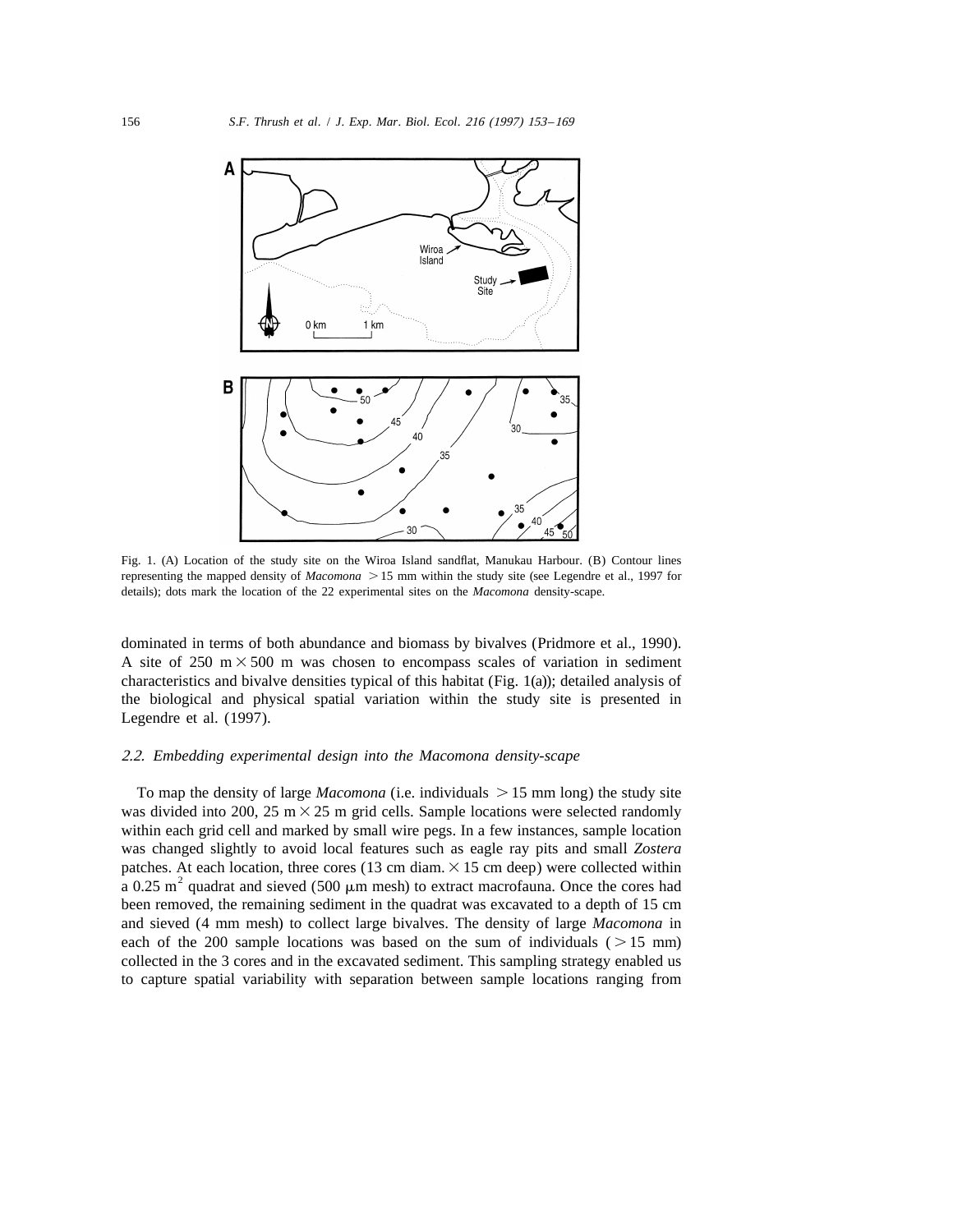5–530 m  $(\bar{x}$  inter-sample distance: 201 m), and enabled us to describe the density variation of large *Macomona* within the 12.5 ha study site (Fig. 1(b)).

Except for the 60 cells that formed the perimeter of the study site, a mean density  $(\pm SD)$  of large *Macomona* was determined for each cell, based on the density in that cell and in the 8 adjoining grid cells. This defined the ''neighbourhood'' density for 140 locations within the study site. Neighbourhood densities ranged from low ( $>26-36$  individuals per 0.25 m<sup>2</sup>), through medium ( $>36-46$  individuals per 0.25 m<sup>2</sup>) to high ( $>46-56$  individuals per 0.25 m<sup>2</sup>) density. Twen variety of densities were chosen as locations for the experiment units (Fig. 1(b)). The locations chosen were spread throughout the study site, deliberately avoiding areas with high variability (i.e. standard deviation) in the neighbourhood density of adult *Macomona*. Locations were separated by between 15–435 m, with a mean inter-location distance of 204 m. Restated in statistical terms, neighbourhood density was treated as a ratio-scale (regression-type) variable, rather than a nominal (ANOVA-type) variable.

There are several advantages to this experimental design. Firstly, the results from the experimental plots are representative of the entire study area. The 22 experimental sites are representative of the 200 grid sampling stations because they form a doubly stratified selection among the 200 sites, along the scale of large *Macomona* densities. The first stratum defines the three neighbourhood densities while the second stratum spreads out the samples within each group. The original 200 grid cell sampling locations are themselves a statistically representative sample of the whole 12.5 ha (because of the stratified-random sampling design). As a consequence, the results of the analysis of the 22 sites can be extrapolated and applied to the 12.5 ha area. Secondly, the full and quantitative use of the survey data in the experimental design enables a tighter coupling of experiment to survey. Thirdly, the technique differs from simple stratification in that each grid point is assigned a neighbourhood density, rather than becoming a unit within a larger block that is assumed (often without assessment) to be of homogeneous density. We also can avoid the edges of patches and grid cells with high density variation, thereby reducing potential confounding effects of heterogeneities in larger scale blocking. Fourthly, neighbourhood densities can be calculated at several scales, other than just the adjacent grid squares.

# 2.3. *Experimental design*

At each of the 22 chosen grid cells, an experimental unit was placed within 1.5 to 2 m of the original survey sample location. Each unit consisted of four 0.25 m<sup>2</sup> plots that were separated by about 3 m, and marked by wire pegs. Each plot was excavated to 15 cm depth, the sediments were sieved (4 mm mesh) to remove large bivalves and shell fragments and the sieved sediments were immediately returned to the plot. Previous studies (Thrush et al., 1991, 1992; Commito et al., 1995) suggested that changes to sediment chemistry associated with the excavation and sieving of sediment would be undetectable after 4 tidal cycles. Bivalves collected during this process were counted and the mean density of large *Macomona* from the 4 plots was defined as background density for the subsequent experimental analyses. Experimental plots were not sur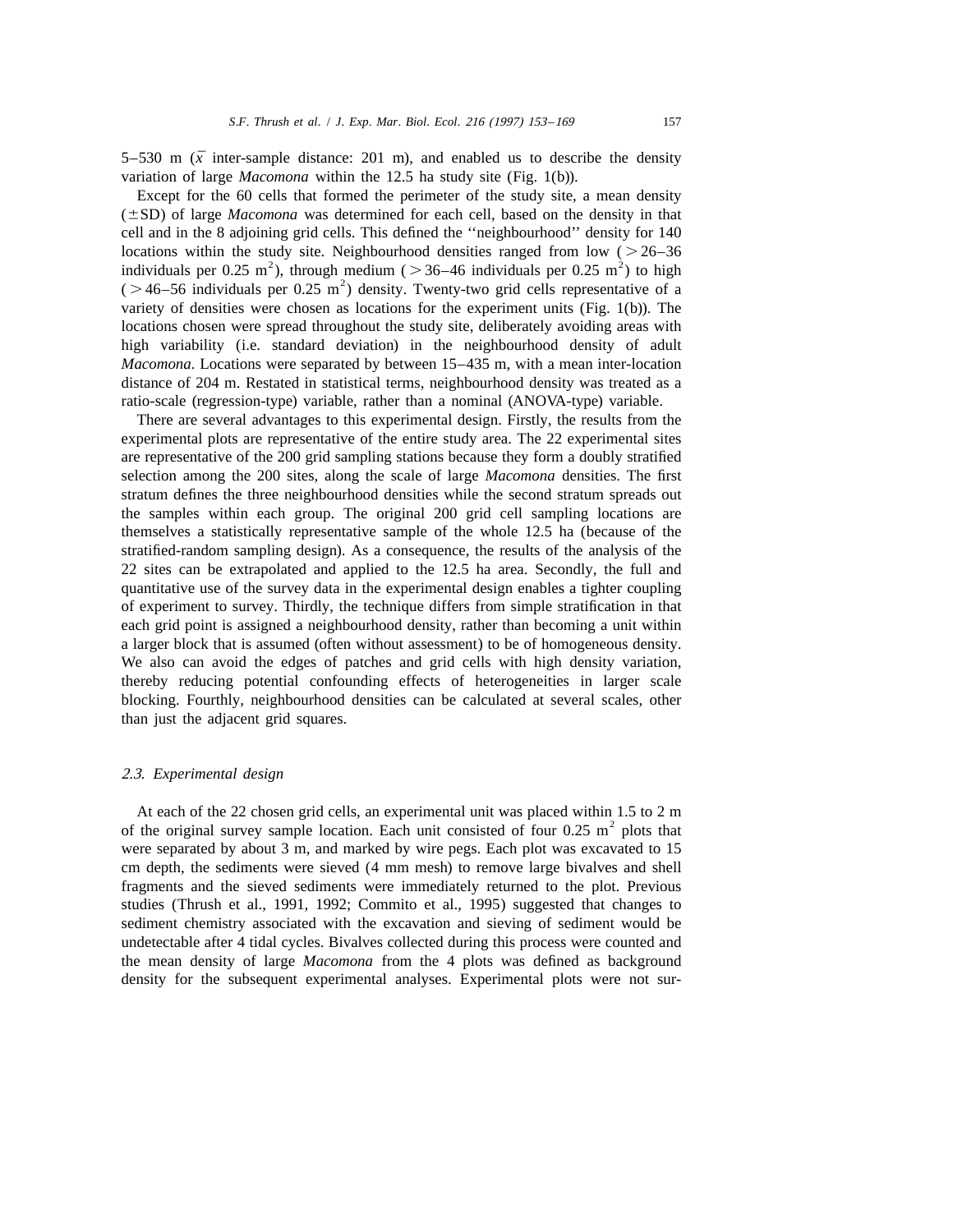rounded with sub-surface netting or other material to restrict the lateral movement of infauna, because we were concerned that exposure of netting by sediment movement could modify flow over the plots (Snelgrove et al., 1995). A pit-fall trap (5 cm  $diam. \times 30$  cm deep PVC tube) was buried in the centre of each plot and capped to prevent it from filling with sediment. When not in use (see below) the top of the pitfall trap was buried 2–3 cm below the sediment surface.

At each location, plots were haphazardly assigned to one of four experimental treatments, i.e. the addition of 0, 15, 50 or 120 *Macomona* (15–40 mm shell length) to sediments from which large bivalves had been removed. All experimental plots were established in one low tide period (25 January 1994). All *Macomona* added to experimental plots were collected from the vicinity of the experimental site and marked with non-toxic spray paint. In each experimental plot, the appropriate number of *Macomona* were placed on the sediment surface, in approximately regular arrays, and allowed to burrow. Individuals which did not bury themselves within about 1 h were replaced; by the time the tide covered the individual experimental plots all of the introduced *Macomona* had successfully burrowed into the sediment.

# 2.4. *Observations and sampling*

The experimental plots were visited on 26 and 27 January to assess rates of re-appearance of marked *Macomona* at the sediment surface, as well as the numbers of *Macomona* (marked and unmarked) left by predatory birds (mainly South Island Pied Oystercatchers *Haematopus ostralegus finschii* Martens), and whether the pitfall traps were causing sediment scour. These observations, and counts of eagle ray pits in the vicinity of the experimental plots were continued over the course of the experiment (see Cummings et al., 1997; Hines et al., 1997).

Pitfall traps were used to sample mobile epibenthic invertebrates on four occasions (25 and 27 January, and 5 and 9 February). On each date, the traps were positioned so their tops were flush with the surrounding sediment and their caps were removed. The traps were left to sample for one high tide period. On the following low tide, traps were emptied of their contents, re-capped and pushed into the sediment so their tops were buried 2–3 cm below the sediment surface. The contents of the traps were sieved (500 mm mesh) and the animals were preserved in isopropanol, identified and counted. The number of epibenthic predators and the total number of epibenthic invertebrates collected in pit fall traps were analysed by three-way ANOVA. Abundance data were transformed ( $ln(x + 0.01)$ ). Date and location were treated as random factors, treatment as a fixed factor and all two-way interaction terms were included in the model.

The experiment was sampled on 16 February 1994, 22 days after its initiation. A 0.25  $m<sup>2</sup>$  quadrat was placed over each plot and aligned with the corner pegs. Three core samples (13 cm diam.  $\times$  15 cm deep) were taken and the sediment remaining in the quadrat (0.21 m<sup>2</sup>) was then excavated to a depth of 15 cm and sieved (4 mm mesh). A 15 cm wide perimeter band was also excavated around each plot to estimate the density of marked *Macomona* that had moved out of the experimental plots. This excavated sediment was sieved (4 mm mesh) and the marked *Macomona* were counted. Preliminary trials revealed that excavation of wider perimeter bands around the plots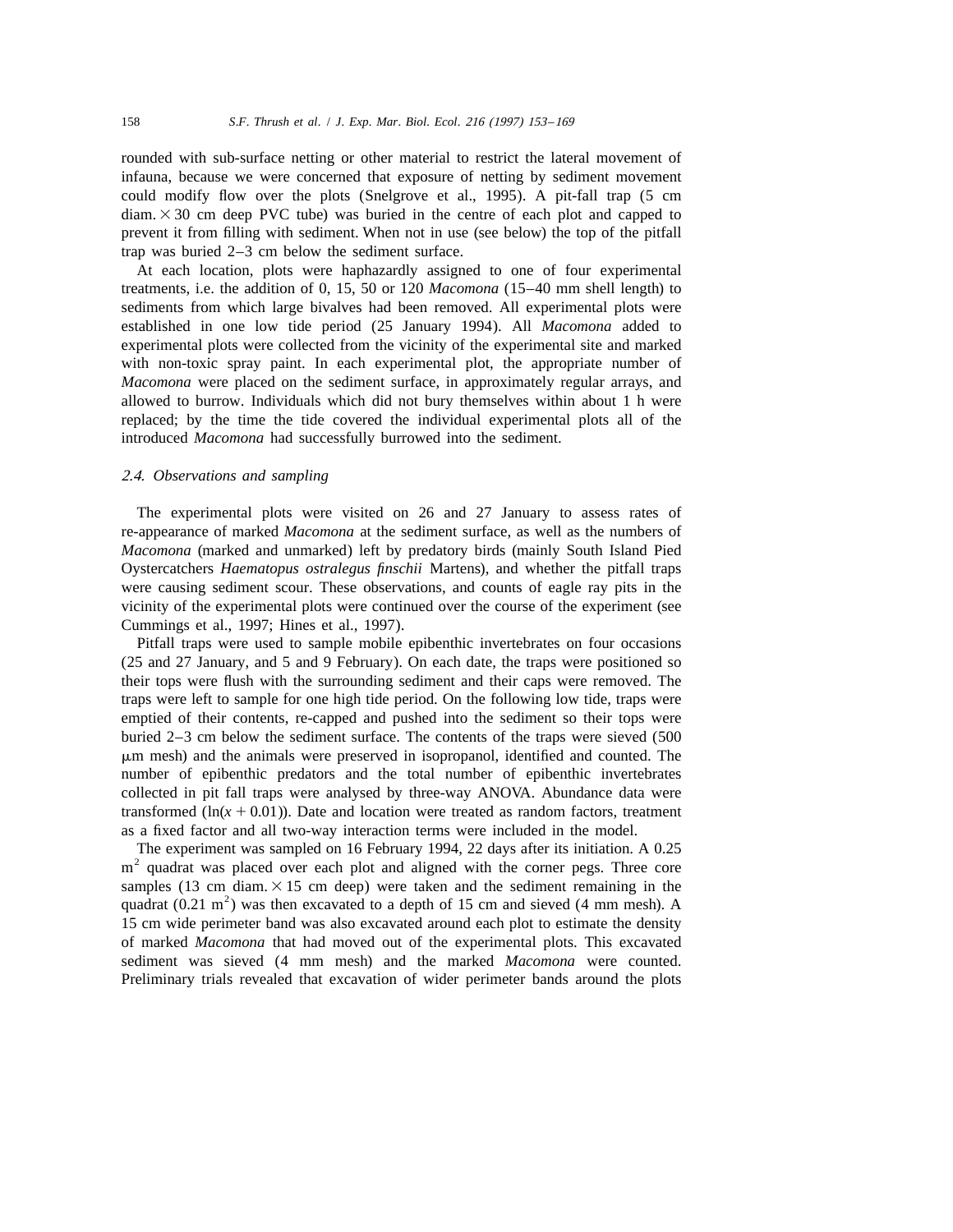failed to collect marked *Macomona*. Core samples were sectioned into 0–2 cm and  $>2-15$  cm depth fractions. The surface 0–2 cm of sediment was preserved (70%) isopropanol and 0.1% Rose Bengal in seawater) prior to elutriation in super-saturated sucrose solution. The elutriate was then sieved on a  $250 \mu m$  mesh to extract recently settled macrofauna. Preliminary trials using this technique demonstrated greater than 95% efficiency in capturing macrofauna when contrasted with sorting sediment residues under a dissecting microscope. The remainder of each core was sieved  $(500 \mu m \text{ mesh})$ to extract macrofauna and the residues fixed in 70% isopropanol and 0.1% Rose Bengal in seawater. Macrofauna were identified to the lowest taxonomic level practical and counted. Bivalves  $\leq 10$  mm shell length were measured using a dissecting microscope, camera lucida and digitizing pad; larger specimens were measured to the nearest 0.1 mm using electronic callipers.

We assessed the influence of large  $Macomona$  on 2 separate size classes ( $\leq 4$  mm and 4–15 mm) of conspecifics and 3 size classes ( $\leq$  4 mm, 4–10 mm and  $>$  10 mm) of the cockle *Austrovenus stutchburyi*. In all analyses, density estimates for bivalves  $>4$  mm are based upon the number in each 0.25 m<sup>2</sup> quadrat, while for smaller bivalves and other species of macrofauna density estimates are based on the sum of the 3 cores (i.e. a total area of 0.04 m<sup>2</sup>) collected from within each 0.25 m<sup>2</sup> plot.

#### 2.5. *Statistical analyses*

Although this experiment was not designed in a classical way, we initially analysed the effect of treatment on the density of recruits in experimental plots using ANOVA, a commonly used technique. Prior to performing ANOVA, data were  $ln(x + 0.01)$  or, more commonly, rank transformed (Iman and Conover, 1983) to reduce violations of assumptions of normality (Shapiro Wilk test) and homogeneity of variance (*F* max test). Each of the 22 locations was considered a block containing one replicate of each treatment. Treatment and location were considered fixed and random factors, respectively. When significant treatment effects occurred, we identified differences between treatments (*a posteriori* comparisons) using SNK multiple comparison tests for  $ln(x +$ 0.01) transformed data and Tukey's rank sum test for rank transformed data.

Generalised linear models (McCullagh and Nelder, 1989; Crawley, 1993) were then used to increase the flexibility and generality of the evaluation of data (Schneider, 1992). Specifically, this enabled us to: use treatment densities as a continuous rather than categorical factor; use neighbourhood density of large *Macomona* as a continuous factor and include an interaction term for these two continuous factors. Also, given the nature of our data (counts with many 0's and 1's), the ability to use Poisson or negative binomial error structures is likely to produce more appropriate statistical models. Models were developed using a normal, Poisson (quasi-likelihood specification), or negative binomial (quadratic specification) error structure and a log link function (Proc Genmod (SAS Institute Inc., 1993)). Plots of standardised Pearson's and deviance residuals were used to evaluate fit (Bajdik and Schneider, 1991). While models based on different error structures gave similar results in terms of significance of effects, fits of the negative binomial models were consistently better and only these results are presented. In the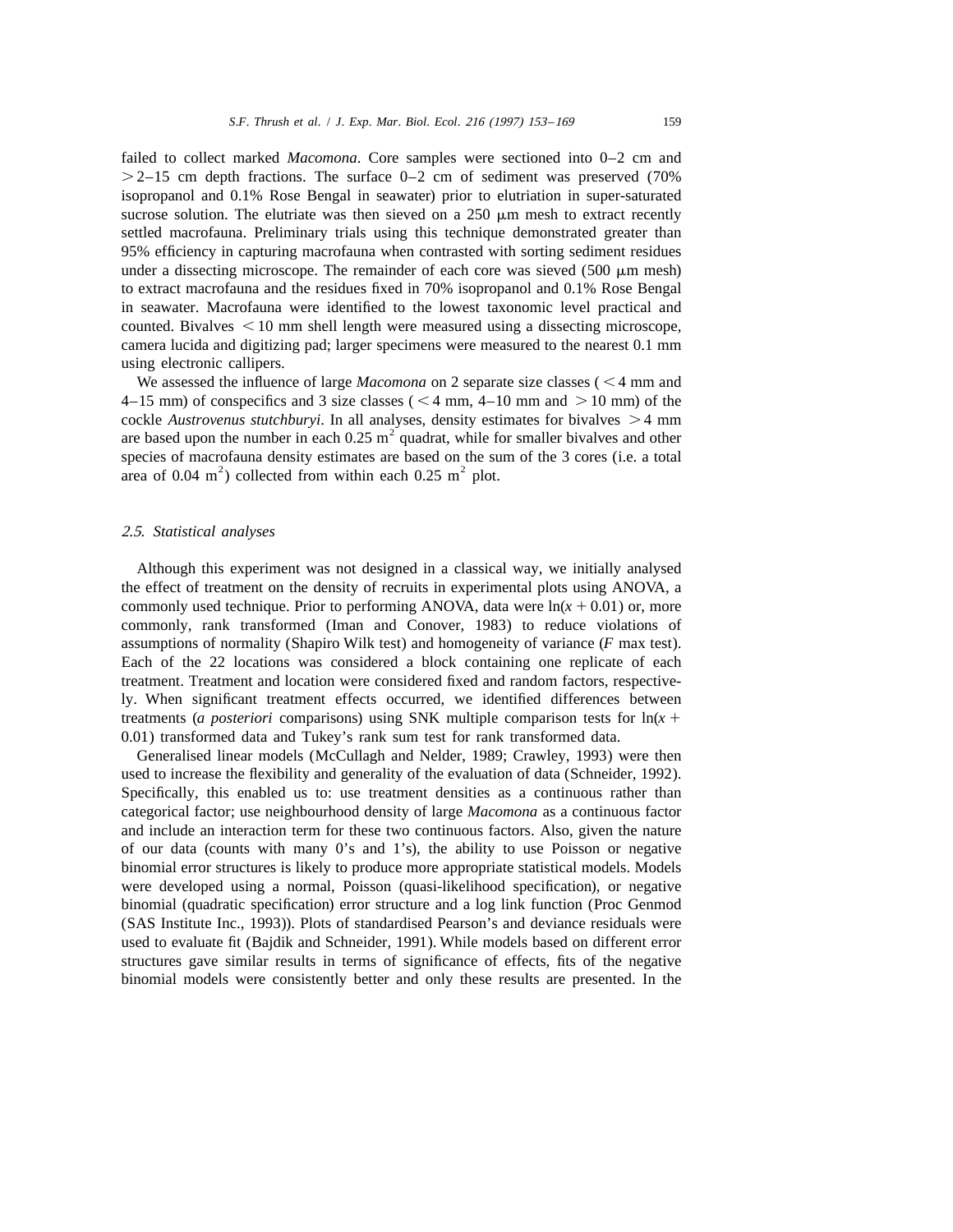generalised linear models, information on larger scale variations in the density of large *Macomona* was used, i.e. location was replaced with background density as a continuous factor. At this stage treatment was still considered a fixed factor and a treatment– background interaction term was included in the model. If a significant interaction term was found  $(P < 0.1)$ , the effect of the background density of large *Macomona* was examined at each treatment level. If no significant interaction term was obtained, data were re-analysed as a response surface. Treatment levels were replaced by the average of the initial and the final density of all large *Macomona* for each plot. Both experimental and background densities of large *Macomona* were thus treated as continuous factors.

#### **3. Results**

The background density of large *Macomona* recorded during the preliminary mapping were highly correlated with the density estimates obtained during the initial excavation of the experimental plots  $(r = 0.88, P = 0.0001)$ . This indicates that the initial mapping was effective in predicting local densities of large *Macomona*.

*Macomona* feeding tracks were observed during the experiment in all plots to which *Macomona* were added. Feeding tracks were also observed in the plots from which bivalves  $( > 4$  mm) had been initially removed; probably a result of some bivalves washing into the plot during the excavation or the lateral migration of *Macomona* into the plots. Surface sediment in the plots was indistinguishable from that of the surrounding sediment 2 days after the start of the experiment; by this date the redox potential discontinuity had re-established at 2–3 cm depth. Over the first two days of the experiment a total of 43 dead marked *Macomona* (i.e. 1% of those added) were found near the 22 experimental locations. The distribution of these dead *Macomona* did not relate to either treatment or location and was probably due to handling disturbance. Predation by shorebirds was noted in the study site but was not focused on experimental plots (see Cummings et al., 1997) and eagle ray feeding pits were never observed in experimental plots.

Pitfall traps failed to collect any large mobile invertebrates on the first two sampling occasions (26 and 27 January) because high rates of sediment transport filled the traps with sand. On 5 and 9 February, in contrast, relatively little sand and few mobile epifauna (e.g., 1–2 individuals per trap) were collected. Species found in the traps included crabs (*Halicarcinus whitei* (Miers), *Helice crassa* Dana and *Hemigrapsus edwardsi* (Hilgendorf)) and gastropods (*Zeacumantus lululentus* (Kiener), *Cominella glandiformis* (Reeve), *Bulla quoyi* Gray and *Diloma subrostrata* (Gray)). Not surprisingly, given the low number of individuals collected, the number of predators and total numbers of individuals collected in the traps were not significantly related to experimental treatment or location within the study site (ANOVA, data  $ln(x + 0.01)$  transformed: Total number of individuals: treatment  $P = 0.523$ , location  $P = 0.316$ , date  $P = 0.203$ , treatment \* location  $P = 0.363$ , date \* treatment  $P = 0.926$ , date \* location  $P = 0.457$ ; Number of predators: treatment  $P = 0.788$ , location  $P = 0.102$ , date  $P = 0.936$ , treatment \* location  $P = 0.543$ , date \* treatment  $P = 0.800$ , date \* location  $P = 0.699$ ).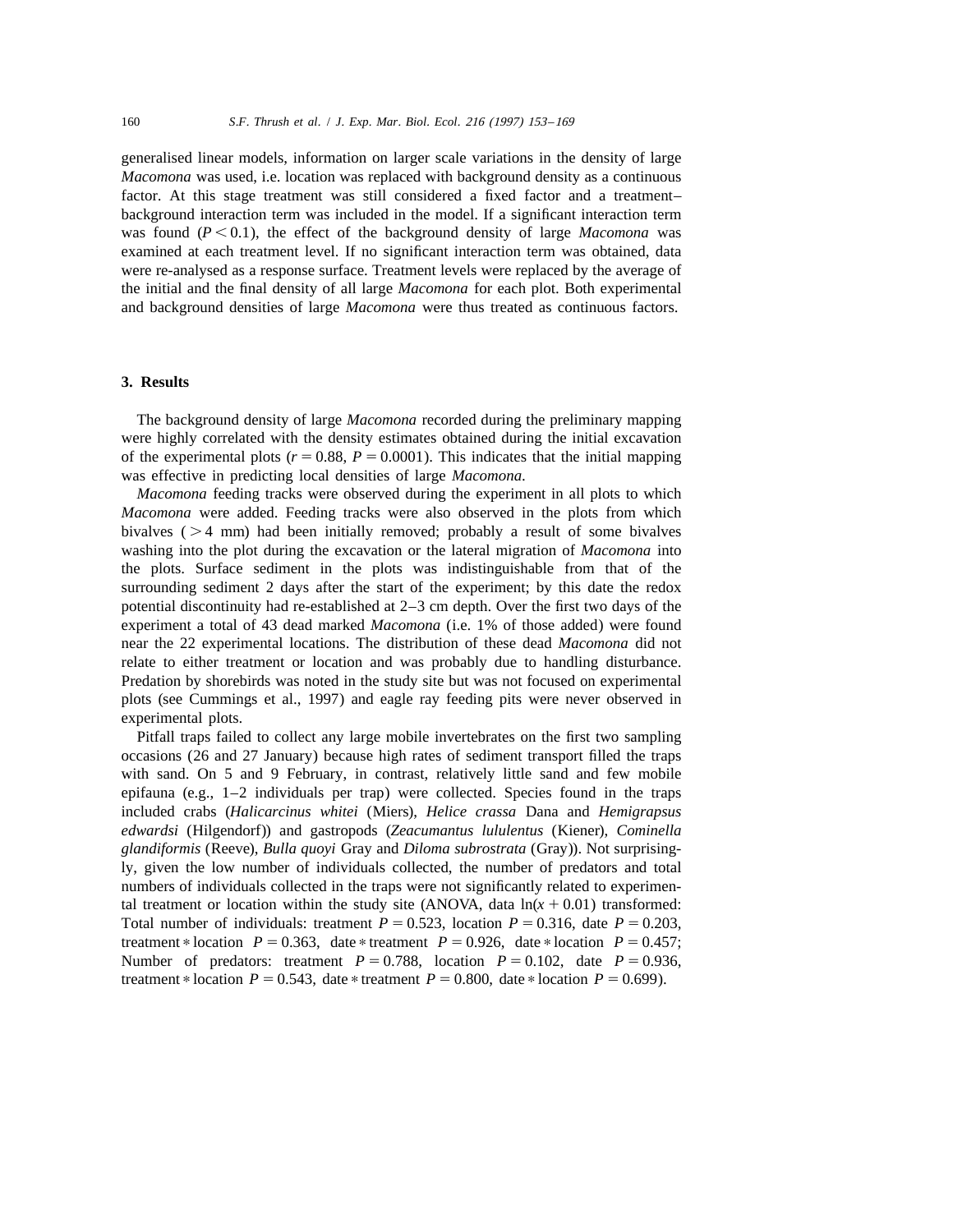#### 3.1. *Main experimental results*

Densities of large *Macomona* in experimental plots changed during the experiment (Table 1); these increased in the two low density treatments where experimental densities were less than background, but decreased in the two high density treatments although only the highest experimental density exceeded background density. These density changes reflect mortality and migration of large *Macomona* over the course of the experiment. As the numbers of unmarked Macomona ( $> 15$  mm) that moved into the zero additions plots were similar to those recorded in other treatments (GzLM, negative binomial errors: initial experimental density  $P = 0.214$ ; background density  $P = 0.0640$ ; interaction  $P = 0.0943$ ) it does not appear that loss of marking paint appreciably confounded analysis of movement. Initial GzLM analysis showed no significant interaction between treatment and background densities of large *Macomona* (GzLM negative binomial errors:  $P = 0.8939$ ). Subsequent analysis demonstrated the only factor to significantly influence the density of large *Macomona* that moved out of the experimental plots was the initial experimental density (GzLM negative binomial errors:  $P = 0.0001$ .

By the end of the experiment density still differed significantly among each of the four nominal levels  $(F_{3.85} = 98.98, P = 0.0001)$  and resulted in a range of large *Macomona* densities more similar to the range apparent in the ambient sediment. The treatment levels used in the subsequent analyses were therefore based on the average of the initial transplanted *Macomona* density and the density of all large *Macomona* (i.e.  $> 15$  mm) collected at the end of the experiment (Table 1).

Animals were considered to be sufficiently abundant to warrant statistical analyses if they exhibited a mean of one individual per core in all treatments, or a mean of greater than four individuals per core in at least one treatment. The most abundant animals to colonise the experimental plots were juvenile bivalves (*Macomona*, *Austrovenus* and *Cyclomactra ovata* (Gray)) and two small epibenthic crustaceans (the isopod *Exosphaeroma falcatum* and the cumacean *Colurostylis lemurum* Calman). The only abundant worms were nemerteans.

Preliminary statistical analyses that included the effect of variation in background density of large *Macomona* simply as part of a categorical variable based on location, demonstrated significant treatment effects on the density of  $Macomona$  ( $\leq 4$  mm), *Austrovenus* ( $\leq 4$  mm), *Exosphaeroma* and the total number of individuals colonising the experimental plots (Table 2). Generally, densities of these colonists decreased with

| enances in action, or targe macomona in experimental proto auring the experiment |                       |          |                                                                |  |  |  |  |  |
|----------------------------------------------------------------------------------|-----------------------|----------|----------------------------------------------------------------|--|--|--|--|--|
| Transplant<br>density                                                            | Final mean<br>density | $\pm$ SE | Treatment density average over the course<br>of the experiment |  |  |  |  |  |
|                                                                                  | 17.8                  | 1.9      |                                                                |  |  |  |  |  |
| 15                                                                               | 21.7                  | 1.3      | 18                                                             |  |  |  |  |  |
| -50                                                                              | 38.9                  | 2.0      | 45                                                             |  |  |  |  |  |
| 120                                                                              | 63.4                  | 3.0      | 94                                                             |  |  |  |  |  |

Changes in density of large *Macomona* in experimental plots during the experiment

Table 1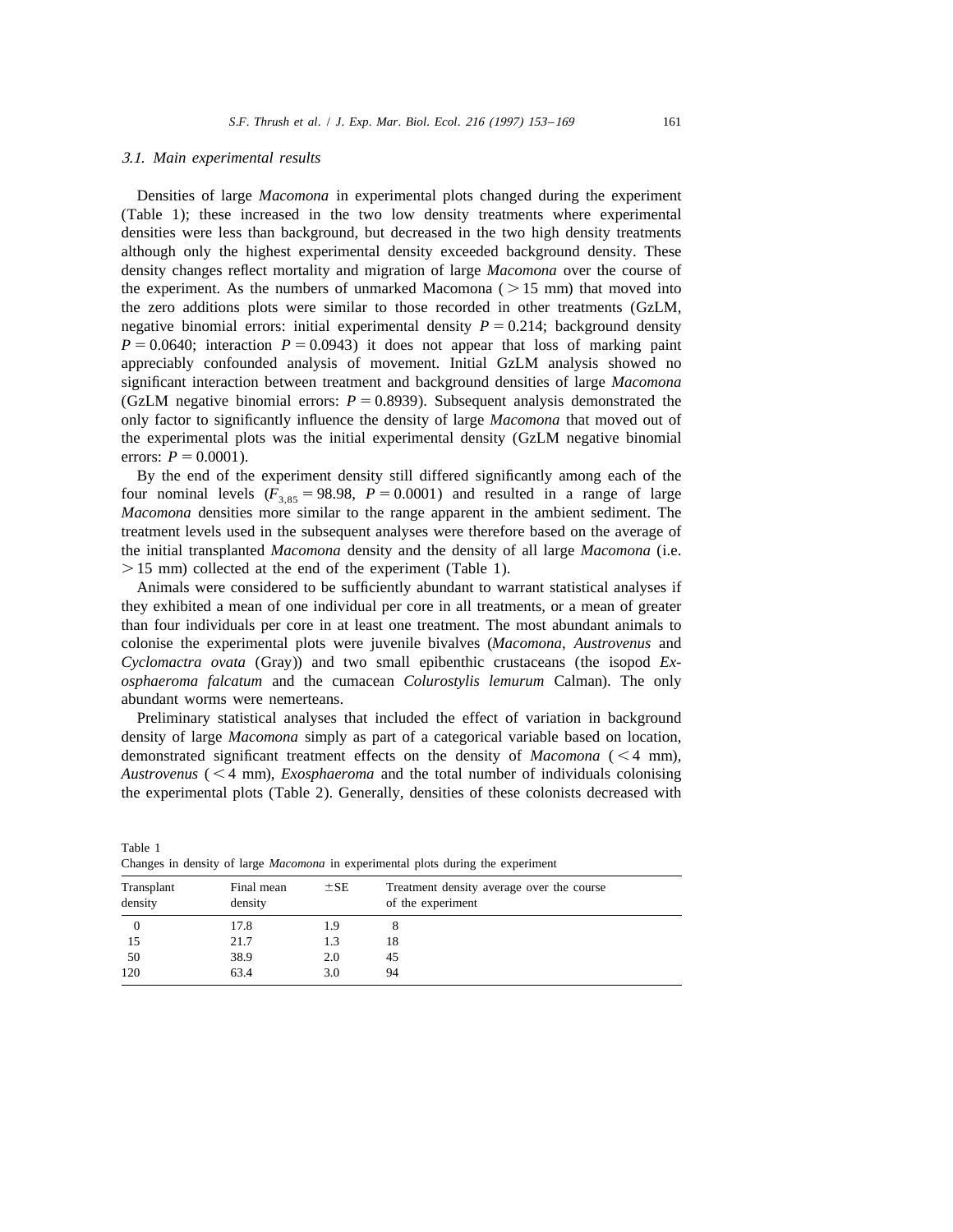| Source       | df | Sum of squares                                   | F    | P > F  | df | Sum of squares                                | F    | P > F  | df | Sum of squares                            | F    | P > F  |
|--------------|----|--------------------------------------------------|------|--------|----|-----------------------------------------------|------|--------|----|-------------------------------------------|------|--------|
|              |    | Macomona liliana (<4 mm) $\{ln(x + 0.01)\}$      |      |        |    | <i>Macomona liliana</i> $(4-15$ mm $)$ {rank} |      |        |    | Austrovenus stutchburyi $(< 4$ mm) {rank} |      |        |
| Treatment    | 3  | 1.761                                            | 5.24 | 0.0027 | 3  | 1500.423                                      | 0.92 | 0.4367 | 3  | 5721.023                                  | 4.50 | 0.0063 |
| <b>Block</b> | 21 | 8.720                                            | 3.71 | 0.0001 | 21 | 18 829.870                                    | 1.65 | 0.0664 | 21 | 24 239,000                                | 2.72 | 0.0012 |
| Error        | 63 | 7.057                                            |      |        | 63 | 33 716.619                                    |      |        | 63 | 26 697.977                                |      |        |
|              |    | Austrovenus $(4-10$ mm) {rank}                   |      |        |    | Austrovenus stutchburyi ( $> 10$ mm) {rank}   |      |        |    | Cyclomactra ovata $\{ln(x + 0.01)\}$      |      |        |
| Treatment    | 3  | 2143.578                                         | 1.92 | 0.1350 | 3  | 2795.764                                      | 2.33 | 0.0833 | 3  | 1.156                                     | 1.62 | 0.1943 |
| <b>Block</b> | 21 | 29 098.528                                       | 3.73 | 0.0001 | 21 | 20 844.173                                    | 2.48 | 0.0030 | 21 | 10.487                                    | 2.10 | 0.0127 |
| Error        | 63 | 23 029.838                                       |      |        | 63 | 24 831.590                                    |      |        | 63 | 15.015                                    |      |        |
|              |    | <i>Exosphaeroma falcatum</i> $\{rank\}$          |      |        |    | Nemerteans {rank}                             |      |        |    | Colurostylis lemurum {rank}               |      |        |
| Treatment    | 3  | 29 784.375                                       | 3.80 | 0.0001 | 3  | 49.386                                        | 0.05 | 0.9856 | 3  | 1096.431                                  | 0.84 | 0.1943 |
| <b>Block</b> | 21 | 3123.341                                         | 2.79 | 0.0479 | 21 | 35 083.875                                    | 4.96 | 0.0001 | 21 | 27174.375                                 | 2.96 | 0.4788 |
| Error        | 63 | 2342.784                                         |      |        | 63 | 21 222.738                                    |      |        | 63 | 27522.193                                 |      |        |
|              |    | Total number of individuals $\{\ln(x + 0.01)\}\$ |      |        |    | Number of taxa $\{ln(x + 0.01)\}$             |      |        |    |                                           |      |        |
| Treatment    | 3  | 1.075                                            | 4.22 | 0.0088 | 3  | 0.017                                         | 0.2  | 0.8937 |    |                                           |      |        |
| <b>Block</b> | 21 | 5.980                                            | 3.36 | 0.0001 | 21 | 1.029                                         | 1.76 | 0.0434 |    |                                           |      |        |
| Error        | 63 | 5.345                                            |      |        | 63 | 1.749                                         |      |        |    |                                           |      |        |

| Table 2                                                                                            |  |  |  |  |
|----------------------------------------------------------------------------------------------------|--|--|--|--|
| Results of ANOVA used to identify significant treatment effects irrespective of background density |  |  |  |  |

Note: The particular data transformation applied is shown in parenthesis.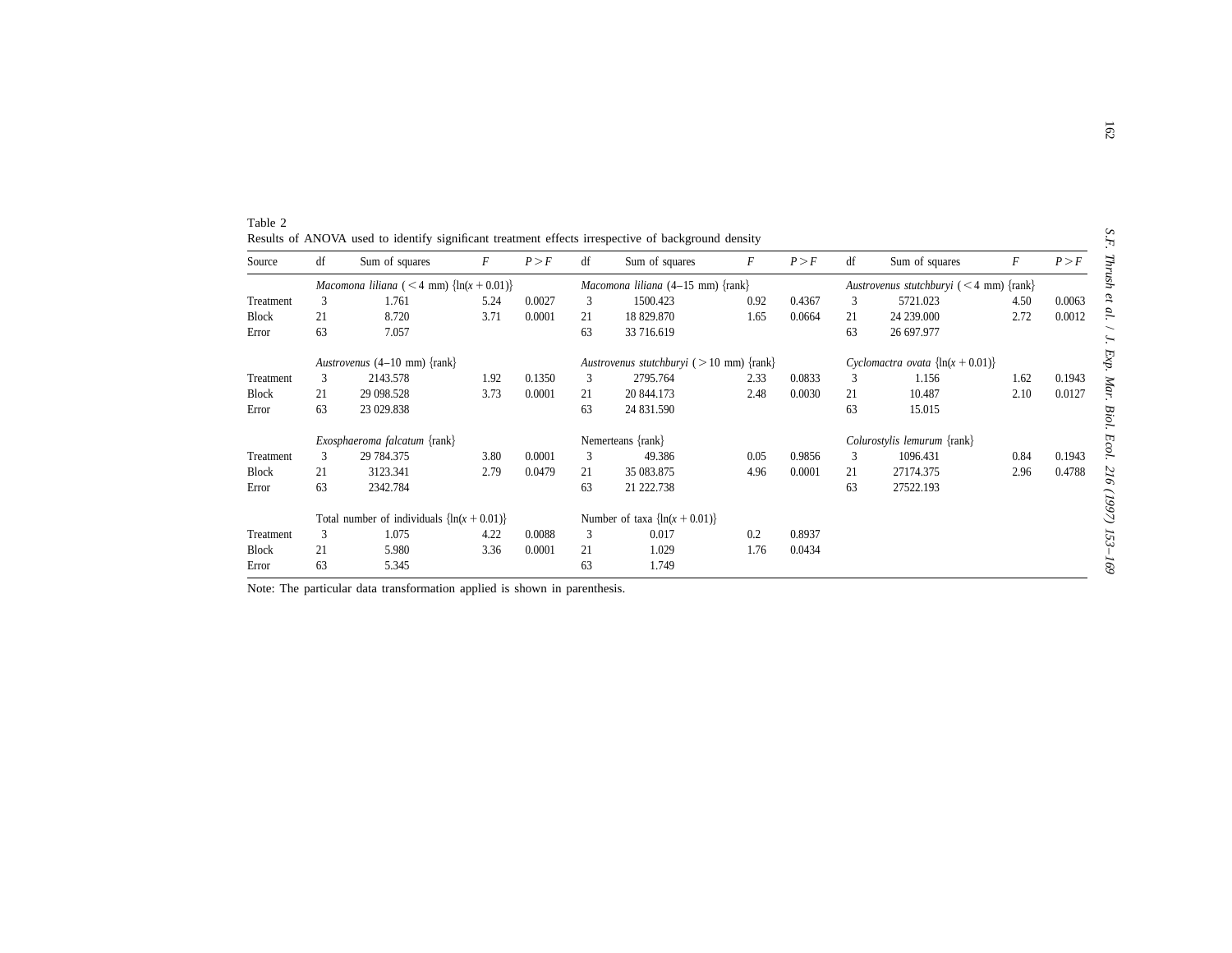increasing density of large *Macomona*, and the multiple comparison tests revealed significant contrasts between the high and low density treatments (Fig. 2). Significant location effects were also exhibited by all variables, except *Macomona* (4–15 mm) and *Colurostylis*.

Generalized linear modelling enabled us to link the density-dependent experimental effects of large *Macomona* with the background density of large *Macomona*. A



Experimental Density of Macomona (> 15 mm)

Fig. 2. The density of colonists in the four experimental treatments. Lines above histograms show the results of multiple comparisons tests conducted when significant differences were detected using ANOVA (see Table 1). Treatments connected by the same line are not significantly different.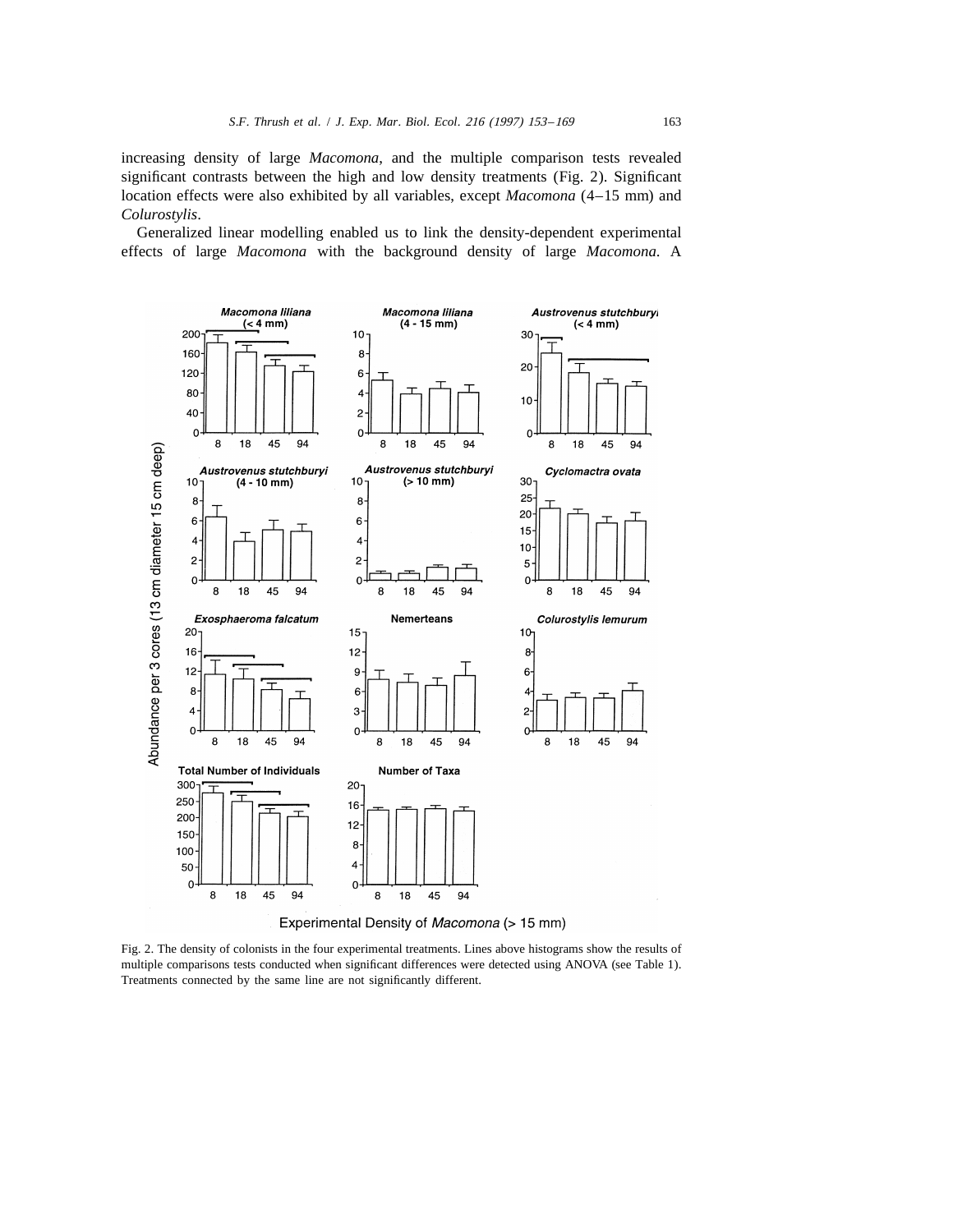Table 3

Generalised linear model analyses on the effects of *Macomona* treatment densities (categorical variable) and background densities of large *Macomona* (continuous variable) on macrofauna

|                             | Deviance/df | Pearsons $\chi^2$<br>deviance/df | Treatment<br>level P | Background<br>density $P$ | Interaction<br>$\boldsymbol{P}$ |
|-----------------------------|-------------|----------------------------------|----------------------|---------------------------|---------------------------------|
| Macomona $(< 4$ mm)         | 1.033       | 0.979                            | 0.9274               | 0.0003                    | 0.9632                          |
| $Macomona$ (4-15 mm)        | 0.993       | 0.987                            | 0.2015               | 0.2920                    | 0.1524                          |
| Austrovenus $(< 4$ mm)      | 1.032       | 0.867                            | 0.0105               | 0.0898                    | 0.0481                          |
| Austrovenus (4–10 mm)       | 1.033       | 0.811                            | 0.8218               | 0.0001                    | 0.8659                          |
| Austrovenus $(>10$ mm)      | 0.972       | 0.872                            | 0.4896               | 0.2451                    | 0.6970                          |
| Cyclomactra ovata           | 1.099       | 0.988                            | 0.6672               | 0.0001                    | 0.7240                          |
| Exosphaeroma falcatum       | 1.046       | 0.992                            | 0.4041               | 0.0073                    | 0.4722                          |
| <b>Nemerteans</b>           | 1.003       | 1.049                            | 0.4409               | 0.0001                    | 0.5253                          |
| Colurostylis lemurum        | 1.138       | 0.878                            | 0.5799               | 0.1532                    | 0.4781                          |
| Total number of individuals | 0.957       | 0.851                            | 0.7368               | 0.0057                    | 0.9344                          |
| Number of taxa              | 0.466       | 0.454                            | 0.9565               | 0.1888                    | 0.9620                          |

Note: The degrees of freedom for each model are 80, with 3 for treatment, 1 for background density and 3 for the interaction term. *P* values given are type 3  $\chi^2$  probabilities.

significant interaction term between treatment and background densities of large *Macomona* was identified only for *Austrovenus*  $(< 4$  mm) (Table 3). Analysis of the relationship between  $A$ *ustrovenus*  $(< 4$  mm) and background density of large *Macomona* at each of the four treatment levels revealed no significant effect of background density in the two highest treatments (Table 4). However, negative relationships were apparent for the two low experimental densities, indicating that in these treatments lower numbers of  $A$ *ustrovenus* ( $\leq 4$  mm) were found in areas with high background densities of large *Macomona*.

All the variables, except  $A$ ustrovenus  $(< 4$  mm), were re-analysed as response surfaces of the continuous variation in average experimental density and background density of large *Macomona* (Table 5). This analysis identified a significant experimental effect for nemerteans, with higher nemertean densities associated with high experimental densities. Except for nemerteans, all significant relationships with experimental density<br>were negative, indicating that increased densities of large *Macomona* in 0.25 m<sup>2</sup> experimental plots decreased the density of colonists. In each case where a significant relationship with experimental density was found, a significant relationship of similar

| Table 4                                                                                                                    |  |  |  |  |
|----------------------------------------------------------------------------------------------------------------------------|--|--|--|--|
| The effect of background density of large <i>Macomona</i> on <i>Austrovenus</i> ( $\leq 4$ mm) within each treatment level |  |  |  |  |

| Treatment<br>density | df | $\chi^2$ prob | Slope     |  |
|----------------------|----|---------------|-----------|--|
| 8                    |    | 0.0153        | $-0.0002$ |  |
| 18                   |    | 0.0128        | $-0.0003$ |  |
| 45                   |    | 0.1739        |           |  |
| 94                   |    | 0.4753        |           |  |

Note: Each treatment density is averaged over the course of the experiment (see Table 1). If the type 3  $x^2$ probability value ( $\chi^2$  prob) is < 0.05 then the estimate of the slope parameter (Slope) is given.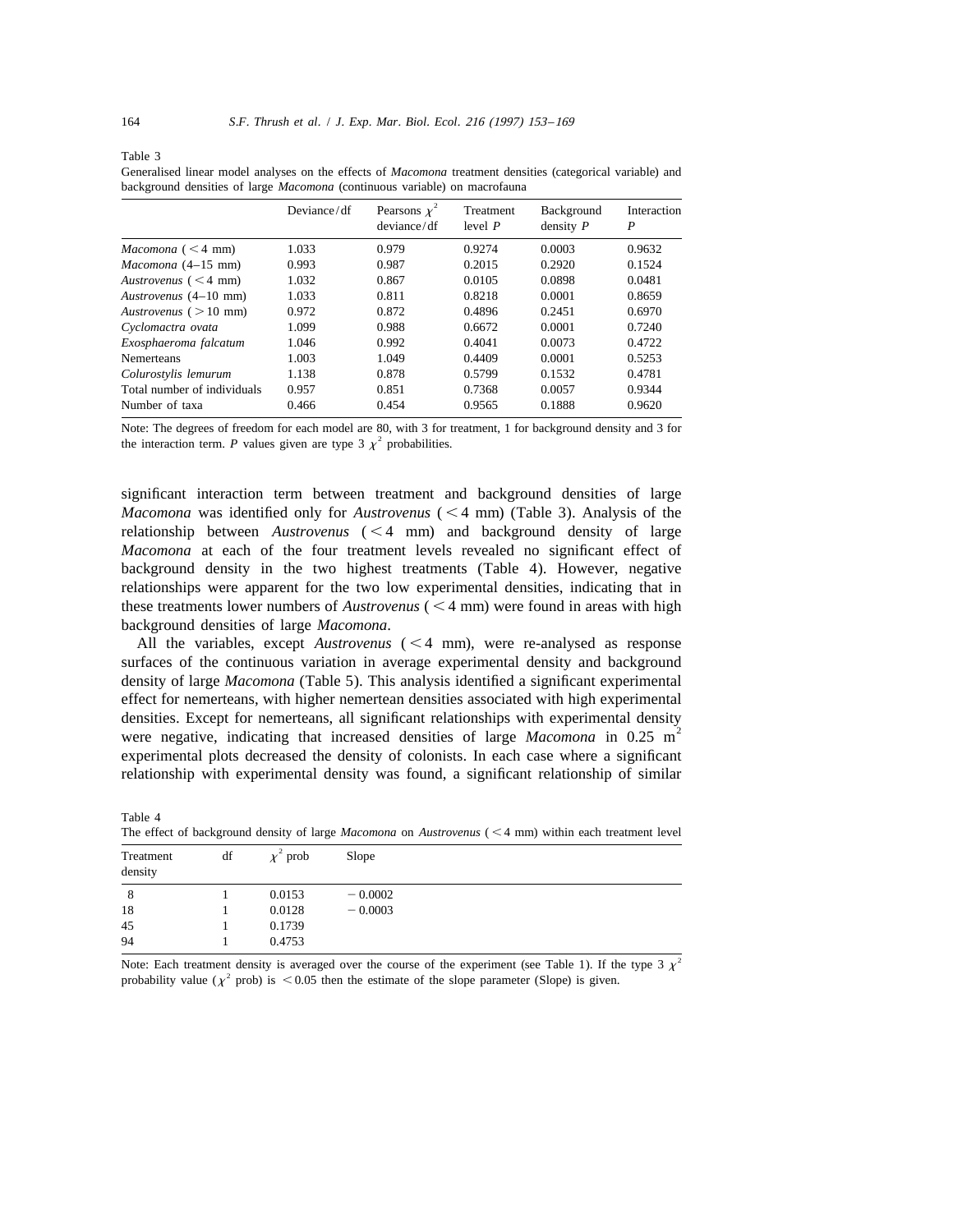Table 5

Generalised linear model analyses on the effects of experimental *Macomona* densities (continuous variable) and background densities of large *Macomona* (continuous variable)

|                                          |       | Deviance/df Pearsons $\chi^2$<br>deviance / df | Experimental<br>density $P$ | Slope     | Background<br>density $P$ | Slope     |
|------------------------------------------|-------|------------------------------------------------|-----------------------------|-----------|---------------------------|-----------|
| Macomona $(< 4$ mm)                      | 1.014 | 0.974                                          | 0.0022                      | $-0.0002$ | 0.0003                    | $-0.0001$ |
| $Macomona (4-15 mm)$                     | 1.051 | 1.085                                          | 0.4607                      |           | 0.5019                    |           |
| Austrovenus (4–10 mm)                    | 1.017 | 0.811                                          | 0.8230                      |           | 0.0001                    | $+0.0029$ |
| Austrovenus $(>10$ mm)                   | 0.989 | 0.889                                          | 0.1399                      |           | 0.1737                    |           |
| Cyclomactra ovata                        | 0.935 | 0.844                                          | 0.2294                      |           | 0.0001                    | $-0.0072$ |
| Colurostylis lemurum                     | 1.102 | 0.894                                          | 0.2416                      |           | 0.0968                    |           |
| Exosphaeroma falcatum                    | 1.029 | 1.016                                          | 0.0389                      | $-0.0003$ | 0.0029                    | $-0.0014$ |
| Nemerteans <sup>b</sup>                  | 0.936 | 1.192                                          | 0.0377                      | $+0.0001$ | 0.0001                    | $+0.0004$ |
| Total number of individuals <sup>a</sup> | 1.017 | 0.905                                          | 0.0066                      | $-0.0001$ | 0.0026                    | $-0.0002$ |
| Number of taxa                           | 0.447 | 0.436                                          | 0.9505                      |           | 0.2144                    |           |

<sup>a</sup> transformed by logs.

**b** transformed by squaring.

Note: Models are as described in Table 3, except that instead of using a mean of each plots' large *Macomona* density averaged over the duration of the experiment (see Table 1) as a categorical variable, individual values for each plot were used. The degrees of freedom for each model are 80, with 1 each for background and experimental densities. If the type 3  $\chi^2$  probability value ( $\chi^2$  prob) is < 0.05 then the estimate of the slope parameter estimate (Slope) is given.

magnitude and in the same direction was also found with the background density of large *Macomona*. *Cyclomactra* and *Austrovenus* (4–10 mm) both revealed significant relationships with the background density of large *Macomona* but not with experimental density. Direct comparison of the estimates of the treatment and background density parameters of large *Macomona* (Table 5) must be interpreted cautiously because the range of experimental densities (averaged over time) is larger than that found in the site. Taking this into account it is apparent that the treatment effect is smaller than that caused by background *Macomona* density. However, the surfaces shown in Fig. 3 indicate the difference between treatment and background *Macomona* density is less than one order of magnitude. Except for nemerteans, macrofaunal densities are decreased due to increased experimental and background density of large *Macomona*.

# **4. Discussion**

Epibenthic invertebrate predators and surface sediment disturbers were relatively uncommon throughout the experimental site (authors' personal observations) and based on animals collected in the pitfall traps they do not appear to be targeting particular experimental treatments. However, without information on the susceptibility of individual species to collection by pitfall traps, it is important to be cautious in interpreting these results. Although Hines et al. (1997) demonstrate that eagle rays tend to feed in large areas ( $> 10 \text{ m}^2$ ) of high *Macomona* density, we never observed ray pits in the 0.25 m<sup>2</sup> experimental plots. Similarly, de large *Macomona* by South Island Pied Oystercatchers, there was no evidence that the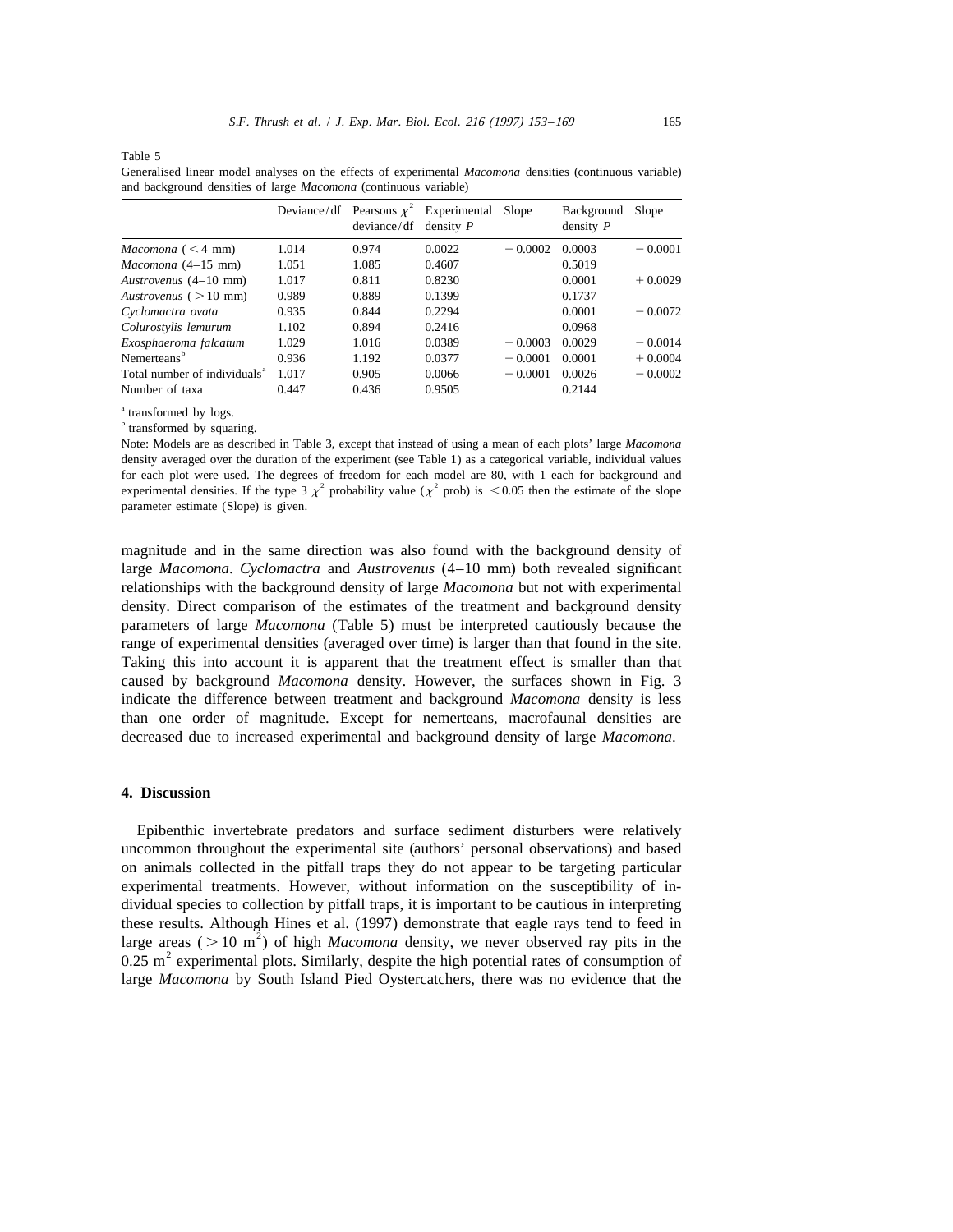

Fig. 3. Predicted trend surfaces relating the effect of background and experimental density variation of large *Macomona* using generalised linear modelling (see Table 5). As *Austrovenus* <4 mm demonstrated a significant background–treatment interaction (Table 4) the effects of background densities of large *Macomona* are plotted separately for each treatment level. Treatments are ordered from the lowest to highest density starting at the top of the graph.

birds were targeting experimental plots with high *Macomona* densities (Cummings et al., 1997).

Although our experiment was not confounded by the direct effects of predation, embedding the experimental plots into the natural density-scape provided an opportunity to identify whether experimental plots were being indirectly affected by predators and other spatially related processes that could cause variations in experimental responses around the study site. Such scale-dependent response could not be identified without conducting a larger-scale survey in concert with the experiment. Significant treatment– background interaction terms in the generalized linear models indicate the possibility of such large-scale processes confounding treatment effects. Although treatment \* block interactions in classical ANOVA could indicate the same phenomena, by utilizing information on the ambient density-scape of large *Macomona* we could identify sources of confounding that related to background *Macomona* density or possible co-variates. In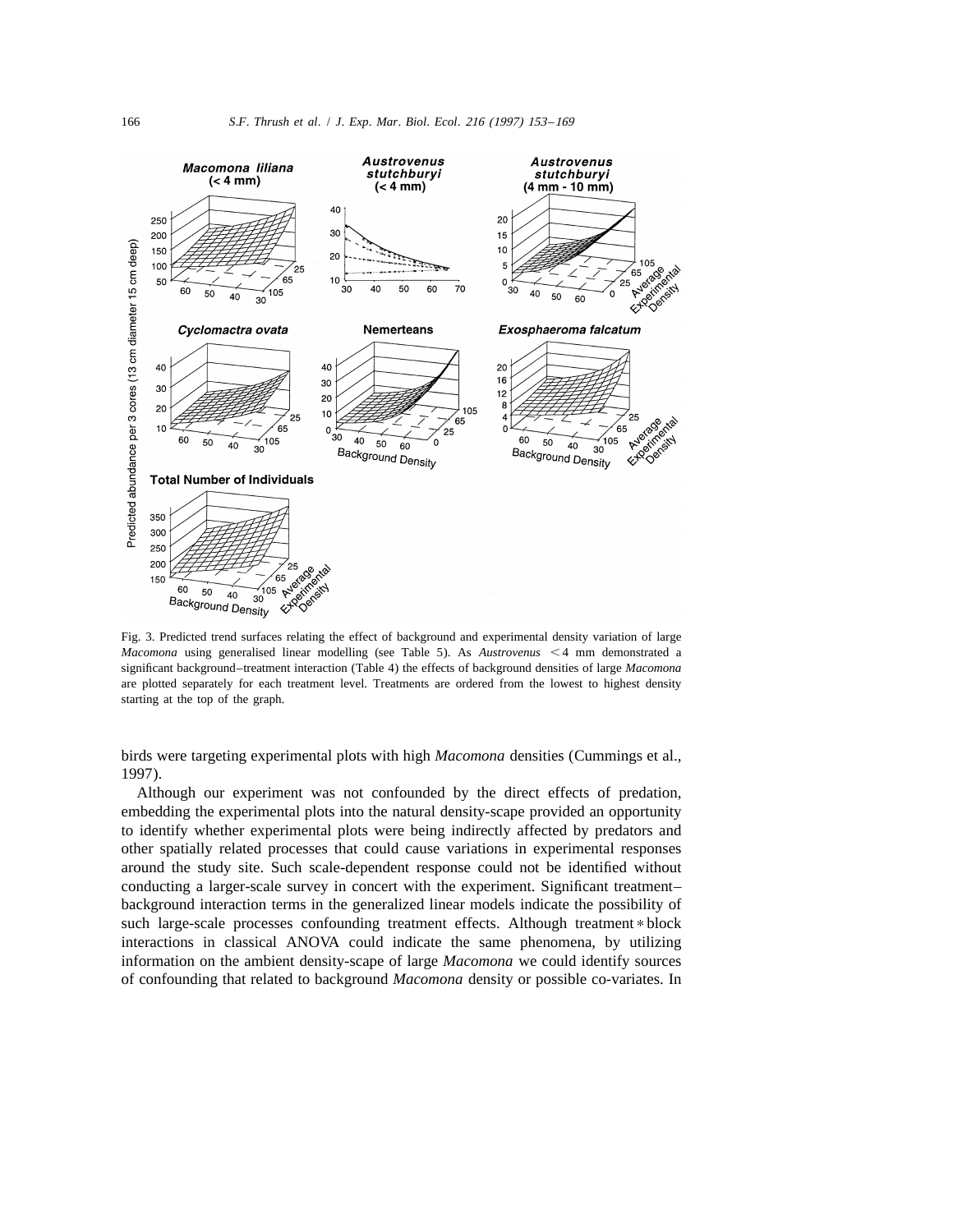this study the only significant response to interaction occurred in the analysis of *Austrovenus* ( $\leq 4$  mm). There was no significant effect of the background density of large *Macomona* on the number of *Austrovenus*  $(< 4$  mm) in the high density treatments, but in the two low density treatments fewer *Austrovenus* ( $\leq 4$  mm) were found in areas where the background density of large *Macomona* was high. If, by chance, the experiment had been conducted only in an area with high numbers of large *Macomona* we would have been unlikely to identify any effects on small *Austrovenus*. Significant effects were detected only because we had planned the study to cover the various natural ambient densities of *Macomona*.

Our results are consistent with some predictions of earlier studies conducted on the Wiroa Island sandflat. For example, Thrush et al. (1994) and Thrush et al. (1996) found that high densities of large *Macomona* had strong negative effects on the density of juvenile conspecifics and other macrofauna. However, we found no indication of facilitation by large *Macomona* at low densities as described in Thrush et al. (1992). The density used in Thrush et al. (1992) equated to 54 individuals per 0.25 m<sup>2</sup>, well within the density range exploited in the present study. If responses had changed from facilitation to inhibition with increasing density of large *Macomona*, we would not have observed a monotonic inhibitory response. Inconsistency in the outcome of these experiments could relate to differences in the background density of *Macomona* or differences in the size of experimental plots (Whitlatch et al., 1997). Collectively, however, all the studies of bivalve interactions on the Wiroa Island sandflat demonstrate consistent negative effects of high densities of *Macomona* on most common macrofauna.

Analysis of *Macomona* spatial structure and its relationships with various physical, hydrodynamic and sediment properties failed to identify a significant relationship between adult and juvenile *Macomona* at the scale of the study site (Legendre et al., 1997). This suggests that the relationship between adult and juvenile *Macomona* may simply be a result of large-scale environmental variables affecting their distributions. However, the direction of the effects of experimental and background densities of large *Macomona* on juveniles were similar. This, together with the larger effect of background density variation (as indicated by slope parameter estimates in the generalized linear modelling), suggests that the effect of background density effect incorporates an interaction between adult and juvenile *Macomona* as well as other larger scale processes. Scale-dependent patterns need not be generated solely by processes operating at the same scale as the pattern (Schneider, 1994a). The results of our experiment imply that large-scale extrinsic factors (e.g., elevation, exposure to wave disturbance) are not the only features influencing the distribution of juvenile *Macomona* at the scale of the study site; intrinsic processes operating on smaller scales are also likely to be important. In addition, the results of Hewitt et al. (1997) emphasise local biological relationships nested within the larger-scale physical gradients, highlighting the need for multi-scale studies of ecological and environmental processes.

To our knowledge this is the first study that has attempted to directly link the distribution of infauna to processes operating on the cm–hundreds of metres scales. To draw the most accurate conclusions, experiments need to be conducted over as wide a range of conditions likely to influence the variables of interest as possible. Identifying variations in habitat conditions (sand vs. mud, vegetated vs. non-vegetated) can usually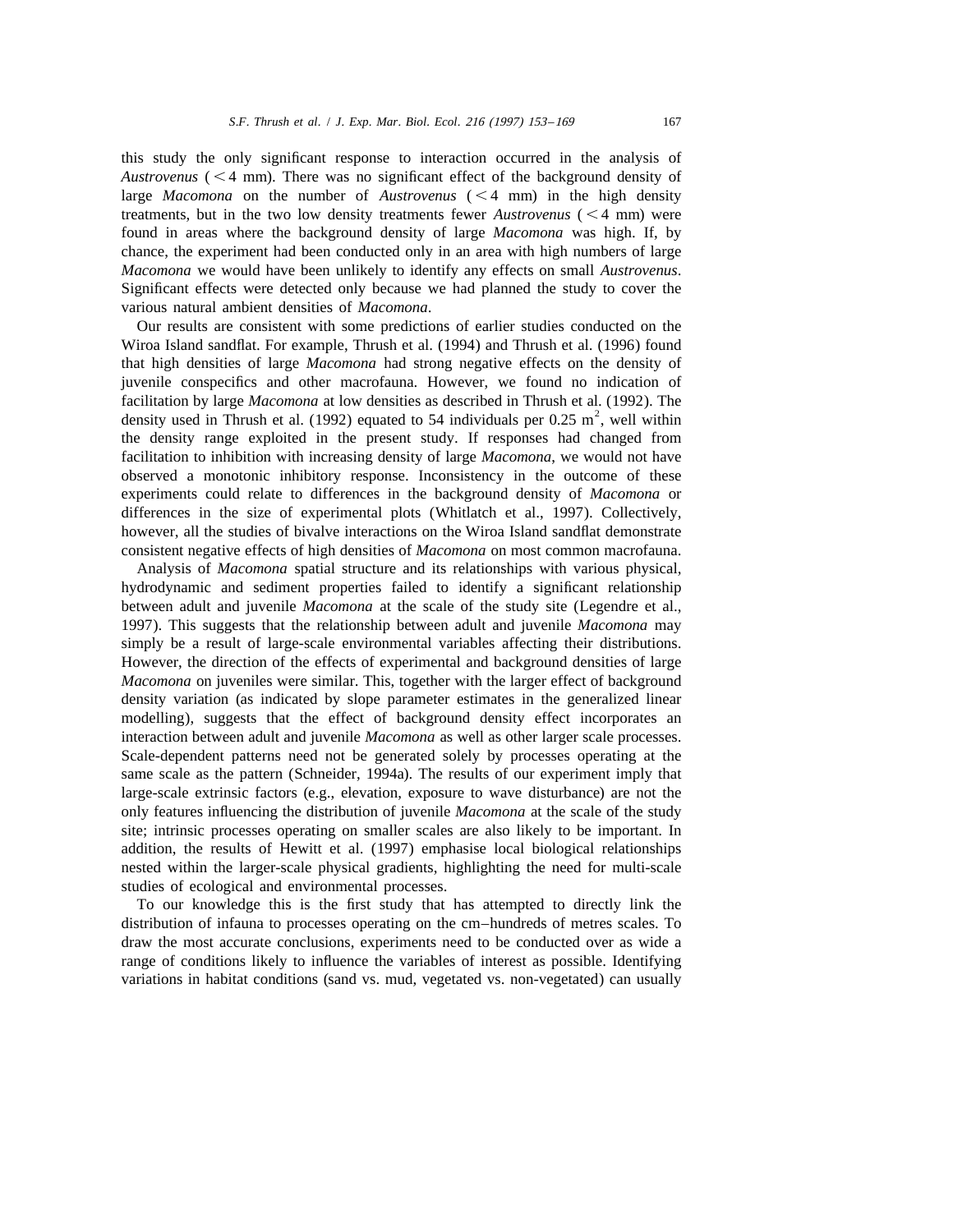be done subjectively, but encompassing the range of infaunal densities within a habitat is far more difficult and requires some form of preliminary sampling. In this study, the preliminary mapping helped by defining the density-scape of adult *Macomona* within an apparently homogeneous habitat. We were able to describe the potential for confounding factors within the study site and perform complementary studies that assisted with the interpretation of our experimental results (Cummings et al., 1997; Hines et al., 1997; Legendre et al., 1997; Turner et al., 1997).

Experimental designs and analytical techniques used in this study greatly increase our ability to integrate the results of small-scale experiments with the larger scale patterns within the study site. It should be recognised, however, that in generalising from local biotic interactions to the study site we are linking processes operating on spatial scales that differ by at least 3 orders of magnitude. As illustrated by the scale-dependent effects of predators in this system (Cummings et al., 1997; Hines et al., 1997; Whitlatch et al., 1997), we may expect variability in both estimates of density and the importance of processes to change as a function of scale (Schneider, 1994b; Bellehumeur and Legendre, 1997). The statistical scale-up from the experimental plots to the study site and from the study site to the Wiroa Island sandflat (as we initially determined the study site to be biologically representative of the sandflat) is simple compared to larger-scale extrapolations. To successfully generalise to other sandflats or harbours, we need knowledge of how local interactions vary with changes in important extrinsic physical variables. Nevertheless, we have demonstrated that local biotic interactions can play a role in affecting the distribution of macrofauna over large areas of sandflat.

# **Acknowledgements**

We thank Ken Heck and Mick Keough for comments on this paper and Jared Rigg for his awesome help with field work and sample sorting. We thank Auckland Airport Security for access to the study site. This research was made possible by support from NIWA-NSOF and FRST-CO1517.

#### **References**

- Bajdik, C.D., Schneider, D.C., 1991. Models of the fish yield from lakes: does the random component matter? Can. J. Fish. Aquat. Sci. 48, 619–622.
- Bellehumeur, C., Legendre, P., 1997. Aggregation of sampling units: an analytical solution to predict variance. Geographical Analysis 29, 258–266.
- Commito, J.A., Thrush, S.F., Pridmore, R.D., Hewitt, J.E., Cummings, V.J., 1995. Dispersal dynamics in a wind-driven benthic system. Limnol. Oceanogr. 40, 1513–1518.
- Crawley, M.J., 1993. GLIM for Ecologists. Blackwell Scientific Publications, Oxford, 379 pp.
- Cummings, V.J., Schneider, D.C., Wilkinson, M.R., 1997. Multiscale experimental analysis of aggregative responses of mobile predators to infaunal prey. J. Exp. Mar. Biol. Ecol. 216 (1–2), 211–227.
- Dayton, P.K., Tegner, M.J., 1984. The importance of scale in community ecology; a kelp forest example with terrestrial analogs. In: Price, P.W., Slobodchikoff, C.M., Gaud, W.S. (Eds.), A New Ecology: Novel Approaches to Interactive Systems. John Wiley and Sons, New York, USA. pp. 457–481.
- Eberhardt, L.L., Thomas, J.M., 1991. Designing environmental field studies. Ecol. Monogr. 61, 53–73.